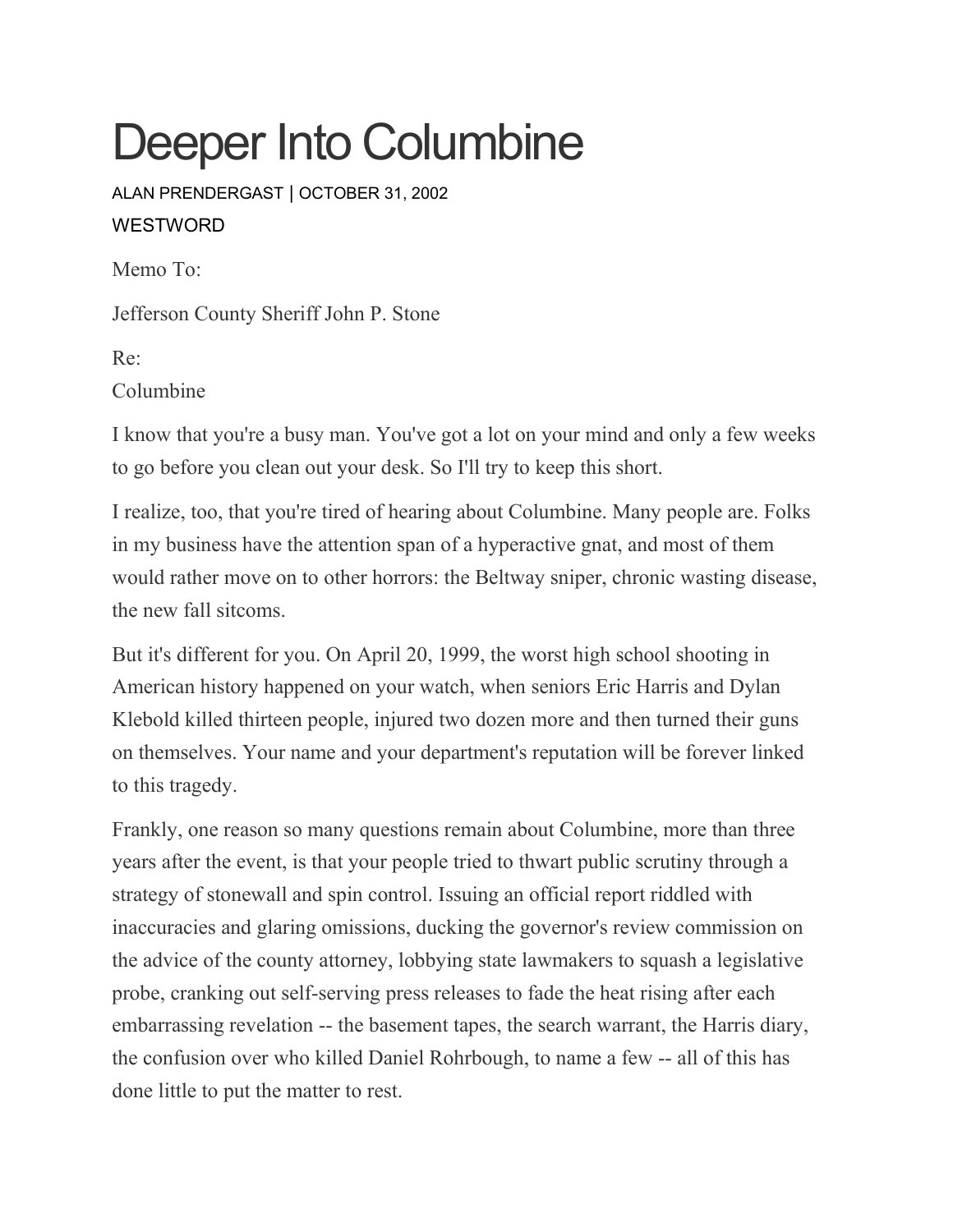Perhaps you believe that the recent settlements between the county and various families of the dead and injured, including the \$1.5 million coughed up to settle the lawsuit filed by the family of slain teacher Dave Sanders, closes the book on the shootings. It may surprise you to learn that there are still lawsuits pending (although none against your office) and that there are still people searching for the truth about Columbine, some of whom discuss their concerns in the following pages.

Sheriff, have you ever managed to wade through the 16,000 pages of documents released by your office over the past two years? (Released reluctantly, I might add, trickling out over months and years in response to court orders.) I wish I knew what you think about that material; our correspondence has languished, unfortunately, ever since my last letter to you was shanghaied by the county attorney's office, which issued a predictably obfuscatory response ("More [Whoppers](https://www.westword.com/issues/2001-10-25/sidebar.html/1/index.html) From Jeffco," October 25, 2001). At the very least, what the ballistics records reveal about the use of police firepower that day should trouble you (see "Going [Ballistic"](https://www.westword.com/issues/2002-10-31/sidebar.html/1/index.html)). There are so many haunting loose ends. Take the case of Sarah Cudworth, an eighteen-year-old interviewed by an Arapahoe County investigator less than two weeks after the shootings. Cudworth told the deputy that she'd been introduced to Eric Harris in 1997 by her friend Robert Craig, a Columbine honor student who killed his stepfather and himself later that year. Like Harris, Craig was a bright, moody young man who hung out with a disaffected crowd but was not a member of the Trenchcoat Mafia. His stepfather happened to be a former sheriff's deputy.

"Sarah told me they were all drawn together by their intelligence and boredom with school," the investigator wrote in his report. "Harris had a lot of hate, but he never told her about any plans to hurt anyone. Harris did talk about how he was harassed."

Eric Harris and Robert Craig. You'd think such a startling nexus of anger and despair would require some followup, but there is no trace of any subsequent interviews with Cudworth or anyone else on that point.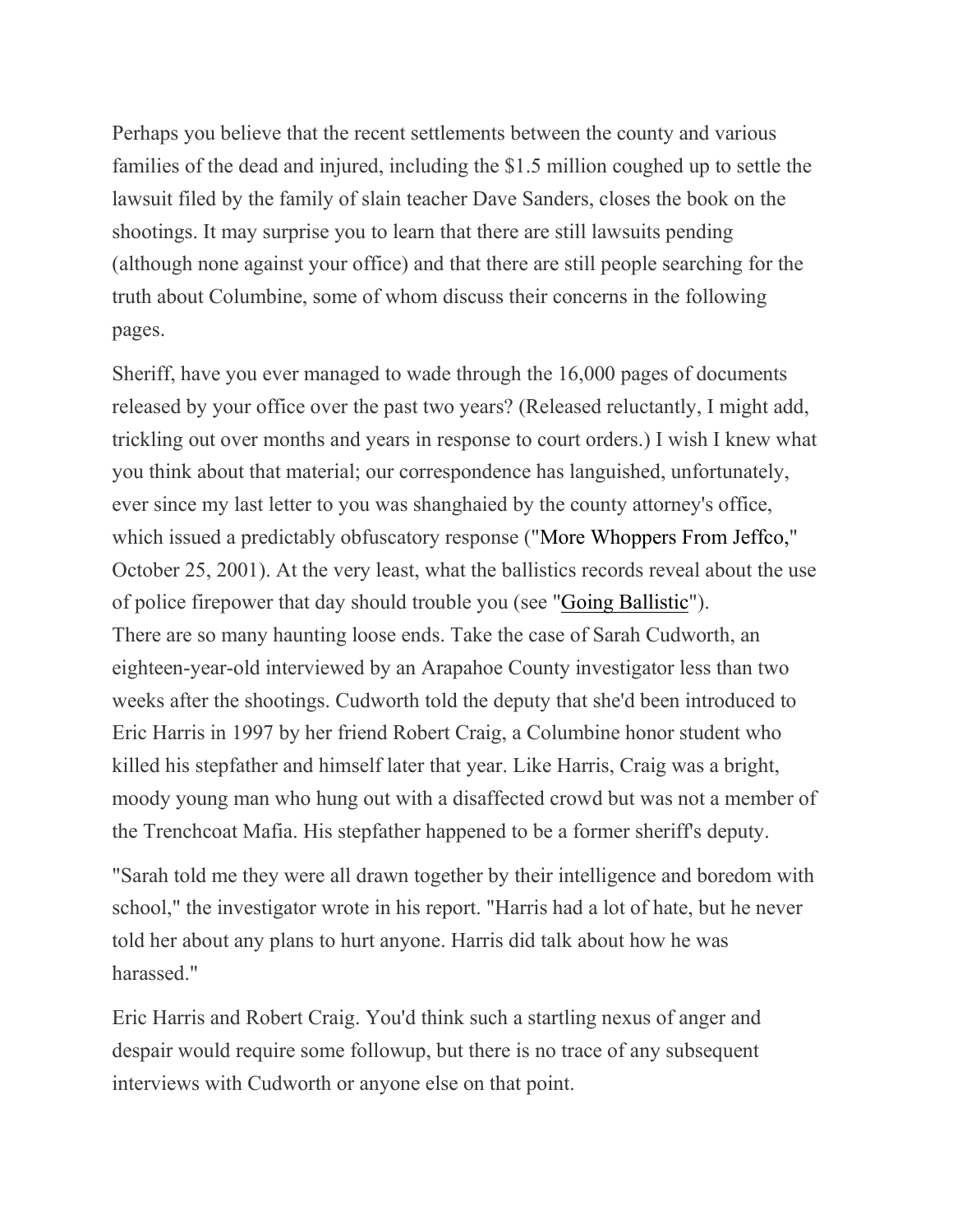Or take a more current example, if you like. Recently, gun-rights activist Duncan Philp settled a lawsuit against two of your officers for \$20,000 -- an amazing sum for what seems, at first glance, to be a case of a faulty traffic ticket. Philp was pulled over by a Jeffco deputy last December on his way to a protest rally at the home of Columbine parent Tom Mauser, who has become an outspoken advocate for tougher gun laws since his son Daniel was killed in the school library by Harris and Dylan Klebold.

This was no random stop. Your deputies had Philp under surveillance that night and had compiled an intelligence file on him, not unlike the Denver Police Department's notorious "spy files." Philp beat the traffic ticket -- apparently, your deputies didn't know that a motorist doesn't have to signal a turn when pulling out of a private parking lot -- and then sued for alleged constitutional violations.

In a deposition, Don Estep, a member of Jeffco's intelligence unit and the FBI's multi-agency terrorism task force for Colorado, made several damaging admissions. He acknowledged that his unit had videotaped events the night of the protest but never logged that tape into evidence; that Philp had been cited for not having a valid Colorado driver's license when there was no proof that he was even a Colorado resident; and that a Jeffco sergeant had obtained information about Philp from the state motor vehicle database by telling a DMV official that Philp was under investigation for felony fraud, when there was no such investigation.

In another deposition in the case, investigator Kirk Beaulieu admitted that it's still policy in Jefferson County for individual SWAT members to report to headquarters, then proceed to the scene of trouble to stage a response -- a timeconsuming procedure that hasn't changed since the Columbine shootings, even though other agencies' SWAT teams are trained to head directly to the scene. Beaulieu, you may recall, was one of the first SWAT guys to reach the classroom where Sanders lay dying, more than three hours after students and other teachers began trying to summon help for him.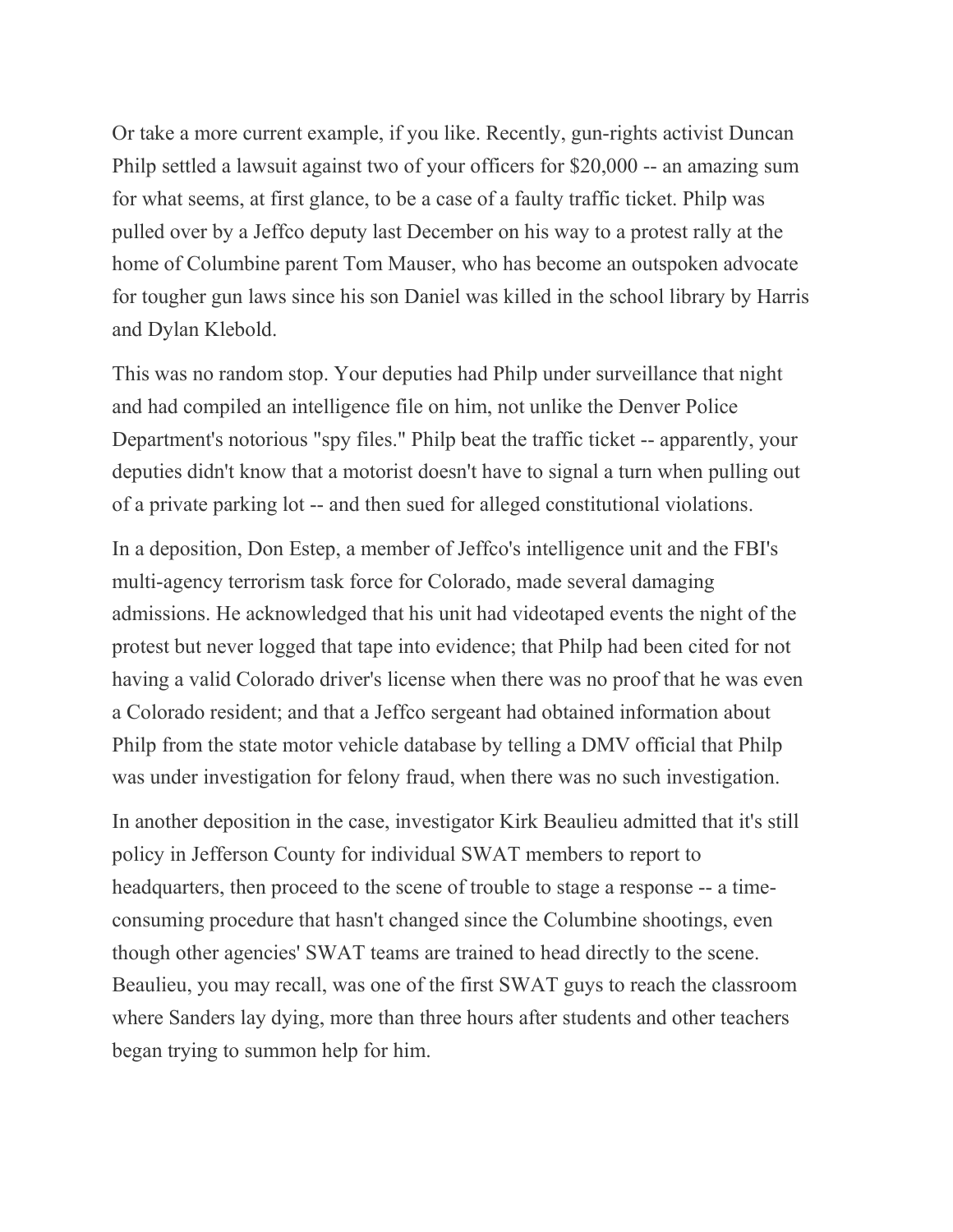Although the county admitted no wrongdoing in the Philp case, you can see why it was smart to settle the matter: Who needs all this dubious police work coming out in court? Small wonder, then, that Columbine families continue to doubt if your office has produced all the records it's been ordered to produce concerning the tragedy, if your people have come clean about what they know about Harris and Klebold -- and if the "lessons" for law enforcement have truly been learned.

Sheriff Stone, your work is almost done. Perhaps in the months ahead you will have the leisure to read Brooks Brown's book and find out how your campaign to discredit him devastated him and his family. Perhaps not. But take notice: The investigation of Columbine is far from over.

## **The Negotiator**

In the aftermath of the Columbine shootings, the hunt for culprits began well before the funerals ended. By the next morning, everyone knew that Eric Harris and Dylan Klebold had committed the carnage, but had they acted alone? Who supplied their weapons? What did their parents know? What role did police and school officials play in the tragedy? And what about violent video games, drugs, Marilyn Manson and other presumably pernicious influences?

There were almost as many theories of liability as there were lawyers involved in the case. And that number quickly swelled to alarming proportions.

Going to meeting after meeting of plaintiffs' attorneys, who gathered around large conference tables at law firms across the city, Steve Wahlberg began to have the uneasy feeling that he was sinking into a quagmire. The meetings featured long discussions about what claims might be filed, which court to file them in, which defendants to name and what deadlines they were up against.

Wahlberg had been brought in as co-counsel by famed bulldog Walter Gerash to help represent students Sean Graves and Lance Kirklin, both of whom had been shot and critically wounded outside the school in the early stages of the attack. It didn't take many meetings for Wahlberg to realize that his clients were facing the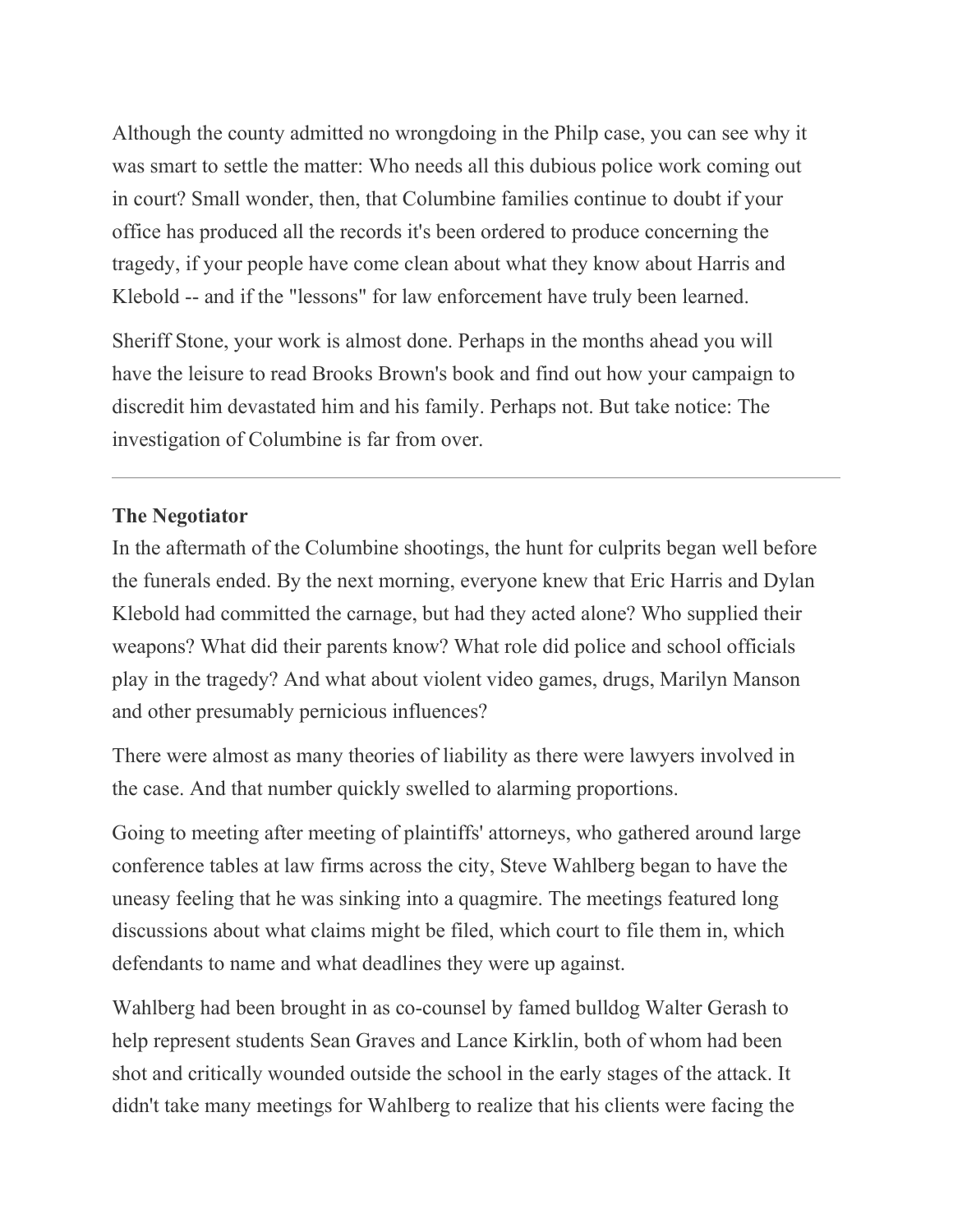prospect of extremely complex, protracted litigation -- and that avoiding that process might prove even trickier.

He decided to advance what would turn out to be a controversial proposal. "I know that litigation is the hammer we will have to bring down," he announced at one meeting, "but I've got a kid in a wheelchair, Sean Graves. I was talking to him at his house last night, and he could use some kind of long-term medical trust. And I don't know if there's enough money here. If we spend hundreds of thousands of dollars on litigation -- well, I want to go on record early that I support a settlement."

Wahlberg credits Graves with keeping him focused on a fundamental truth about Columbine. No amount of punitive litigation was going to bring back the dead or help the injured recover, and most of those who had suffered the worst injuries - including Graves (who has since regained some mobility), Kirklin, Richard Castaldo, Anne Marie Hochhalter and Mark Taylor -- would require extensive medical care. So why not find out what resources were available among the potential pool of defendants and make the best possible deal for all concerned?

"This was an idea out of the mouth of an eleventh-grader," Wahlberg says now. "Do we really need World War III? How much money do they have, and will they give it to us?"

Over the next two years, Wahlberg emerged as the point man in what he describes as a "team effort" by the lawyers of victims' families to settle Columbine. The effort was only partly successful; but in light of the differing, often opposing goals of the families involved in lawsuits, it worked remarkably well. Wahlberg's pivotal role owed a great deal to his well-established and wide-ranging contacts within Denver's legal circles, as well as his reputation for evenhandedness.

"I try to bring a level of professionalism to what I do," he says. "It's more than being diplomatic. I think it's at the core of being able to get things done. All these petty fights my colleagues get in -- I'm critical of that, because they're screwing around and wasting time."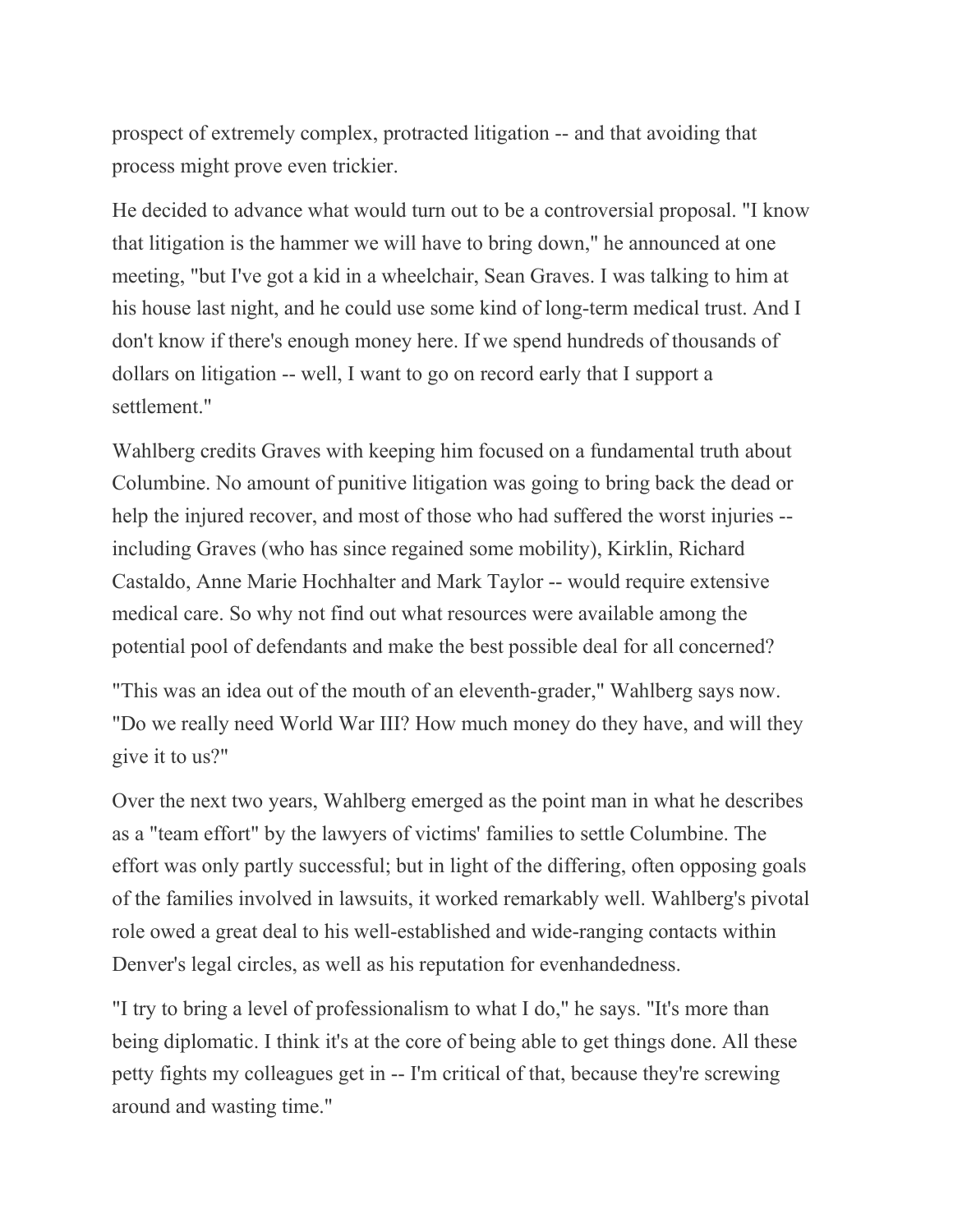From previous cases, Wahlberg already had working relationships with several attorneys representing potential defendants, including the parents of Harris and Klebold. He soon learned that the Harrises had a maximum of \$300,000 in homeowners' insurance coverage and the Klebolds \$1.3 million; that the carrier for Mark Manes, who sold Klebold his TEC-9 semi-automatic handgun, could kick in another \$720,000; that Philip Duran, who introduced Klebold and Harris to Manes, could provide \$250,000; and that Robyn Anderson, the honor student who fronted for the gunmen in a straw purchase of their other guns at the Tanner Gun Show, had coverage amounting to \$300,000. In other words, if all the claims were settled at the insurers' policy limits, the total pool of cash available from that group would be close to \$3,000,000, with a small percentage set aside to address any future claims.

Yet the logistics of any negotiation were daunting from the start. Some of the defendants were eager to settle but wanted a "global" deal with every possible litigant. Several families of the injured and dead had no attorneys and no interest in litigation, and Wahlberg was in no position to negotiate on their behalf. ("Some of the parents were separated, and some of them weren't even speaking to each other," he recalls.) And what about so-called "zone of danger" claims that might arise from people who suffered no physical injury but witnessed the attack and might assert claims of emotional distress?

The plaintiffs decided to bring in the Judicial Arbiter Group, a well-respected private mediation service made up of prominent attorneys and former judges. It would be up to JAG to contact unrepresented Columbine families, to assess the potential value of various injury claims, and to decide how to divide up the settlement funds among dozens of plaintiffs. The amount of individual awards would be confidential, so that no one family would know what the others received. The arrangement had its advantages -- particularly since JAG refused to charge even an administrative fee for its services -- but it also created a dramatic rift between the families of the injured and those who'd lost a loved one at Columbine.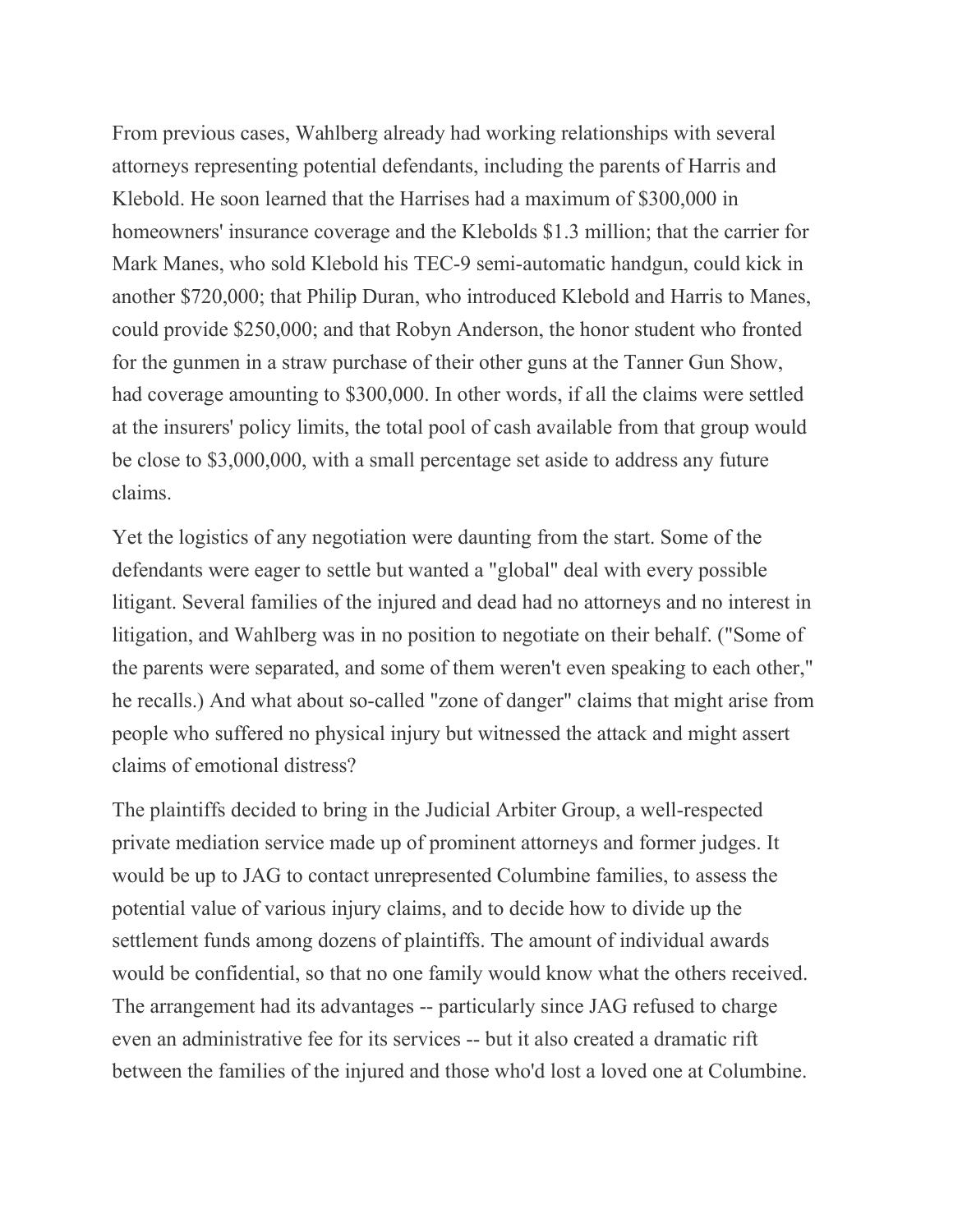Under Colorado law, damages for wrongful-death claims have a statutory cap of \$366,000. Injury claims, depending on the circumstances, can be worth much more. The mediation process treated every death claim as being of equal value -- but how much is a dead child worth compared to a lifetime with a spinal cord or brain injury? The families of the severely injured had a legitimate argument that their financial needs were greater, but some of the families of the dead weren't eager to settle at any price: They wanted to go to court -- or at least to the discovery stage - to find out what happened and why. Their attorneys hinted that an arrangement that allowed the killers' parents to fork over insurance money without digging into personal assets wouldn't satisfy all of the parties involved.

"The people with death claims had great resistance to these settlements," Wahlberg acknowledges. "They wanted a guaranteed percentage, but it was whatever the arbiter rules. I would have done a disservice to my client to treat all the claims equally. I'm sure some families didn't get very much money, in the final analysis."

But the alternative, Wahlberg insists, was much worse. "What if a jury found that Eric and Dylan are 99 percent at fault for what happened and everybody else is only 1 percent responsible?" he asks. "There's a scenario under which a jury could refuse to hold the parents or the gun suppliers responsible, and we would have lost the case. The overwhelming majority of the injured were behind the settlement."

Ultimately, the job of playing Solomon fell to JAG's Jim Carrigan, a retired Colorado Supreme Court justice and former federal judge. After months of reviewing medical records and other data, Carrigan worked out his own plan for awarding the \$2.85 million put up by the various insurance companies. He lamented that an adequate settlement would require millions more. "JAG spent enormous amounts of time trying to be fair," Wahlberg says. "How can you say that this injury is worse than that one, when they're all horrible? Carrigan really wrestled with this."

By the time the details were finalized, the alliance among the plaintiffs had fractured badly. The families of five slain students agreed to settle with the gun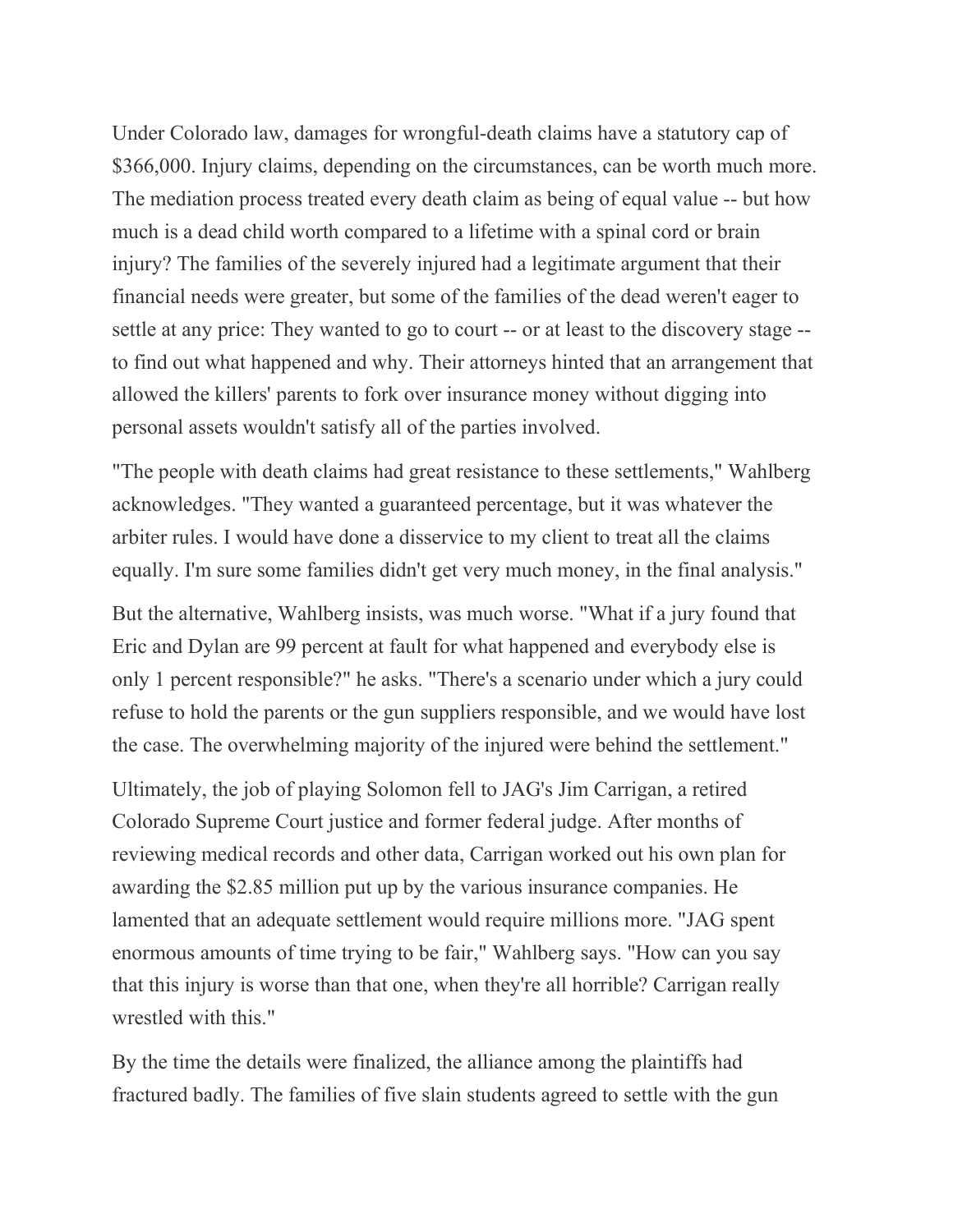suppliers but are still pursuing their lawsuit against the killers' parents. The family of a sixth, Isaiah Shoels, also refused to sign off on the Harris-Klebold offer and is pursuing its case against the parents, although the Klebolds' attorney recently filed a motion seeking to compel the Shoels family to accept the settlement with his clients.

Subsequent settlements followed. After U.S. District Judge Lewis Babcock threw out most of the families' claims against the Jefferson County Sheriff's Office and the school district, those defendants decided to head off future appeals by offering the litigants a modest award: \$15,000 from each agency to each family. The one case against the sheriff's office that Babcock didn't dismiss, the Sanders case, was settled in August for \$1.5 million. ("I always thought that was a real good claim," Wahlberg says. "They let that man bleed to death. I don't fault the family for settling, but part of me would have loved to see that one go forward.")

Several cases are still pending, including claims against one of the gun vendors at the Tanner show and Mark Taylor's lawsuit against the manufacturer of Luvox, the anti-depressant prescribed for Eric Harris. Taylor's case has been ardently contested by the drug's maker, Solvay Pharmaceuticals, but it could lead to an airing of the killers' homemade videos at trial -- the first public glimpse of the "basement tapes" since December 1999, when they were leaked to *Time* magazine. For the most part, though, the lawsuits have not shed much light on what happened at Columbine. The plaintiffs won a minor victory in their settlement with Robyn Anderson, which required her to give a videotaped deposition about the gun purchases she made for the killers. "It showed how cavalier the Tanner Gun Show dealers are about the law," Wahlberg says of the tape. "Let's say I'm 21 and you're eighteen, and we walk into a liquor store together. Can we have you pick out the bottle, show them my ID, and then hand you the booze and walk out? That's how it went down with Anderson."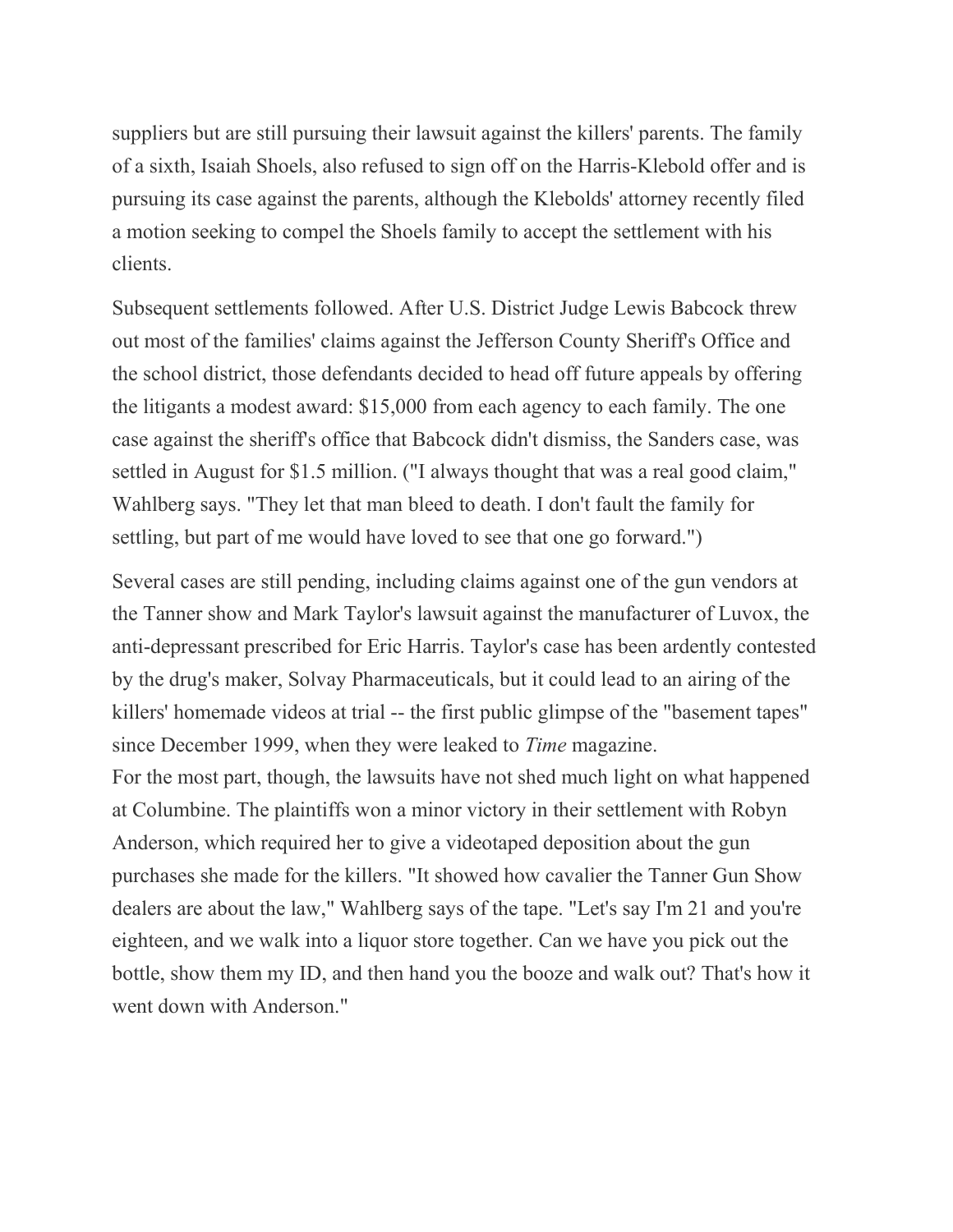The plaintiffs extracted money from the killers' parents but no fresh information about the events leading up the massacre. The negotiations with the sheriff's office were just as tight-lipped.

"It's a problem," Wahlberg admits. "Trying to get information was so frustrating. I couldn't believe the way the sheriff's office treated us. But they're concerned about liability, and so are the parents of Harris and Klebold. How do you even express remorse for these other families that lost children without sounding like you're at fault? Eliminating the specter of litigation would go a long way toward letting this community heal."

Early in the Columbine litigation, Wahlberg and other interested parties went to Governor Bill Owens to see if there was a way to establish a state funding mechanism that would compensate victims and allow public officials to divulge what they knew about the tragedy without fear of lawsuits. Owens declined to intervene, and Wahlberg moved on to other concerns.

He is now serving as a consultant, without charge, to families of victims of the September 11 attacks.

### **The Dissenter**

Most days, Brian Rohrbough can be found working in his auto-sound shop in Sheridan, a place his son Dan used to visit after school. Nothing much has changed in the past three years except that Dan is no longer there.

The shop is bright, busy and cluttered with projects. Other than the piles of court filings and other paperwork stacked in one office, there is little to indicate the waking nightmare Rohrbough has been living since April 20, 1999, the day his fifteen-year-old son was shot down on the steps of Columbine.

Suspicious of the official version of the attack from the start, Rohrbough soon emerged as the most visible spokesman for several Columbine families who've fought relentlessly to learn the true circumstances of the shootings and the police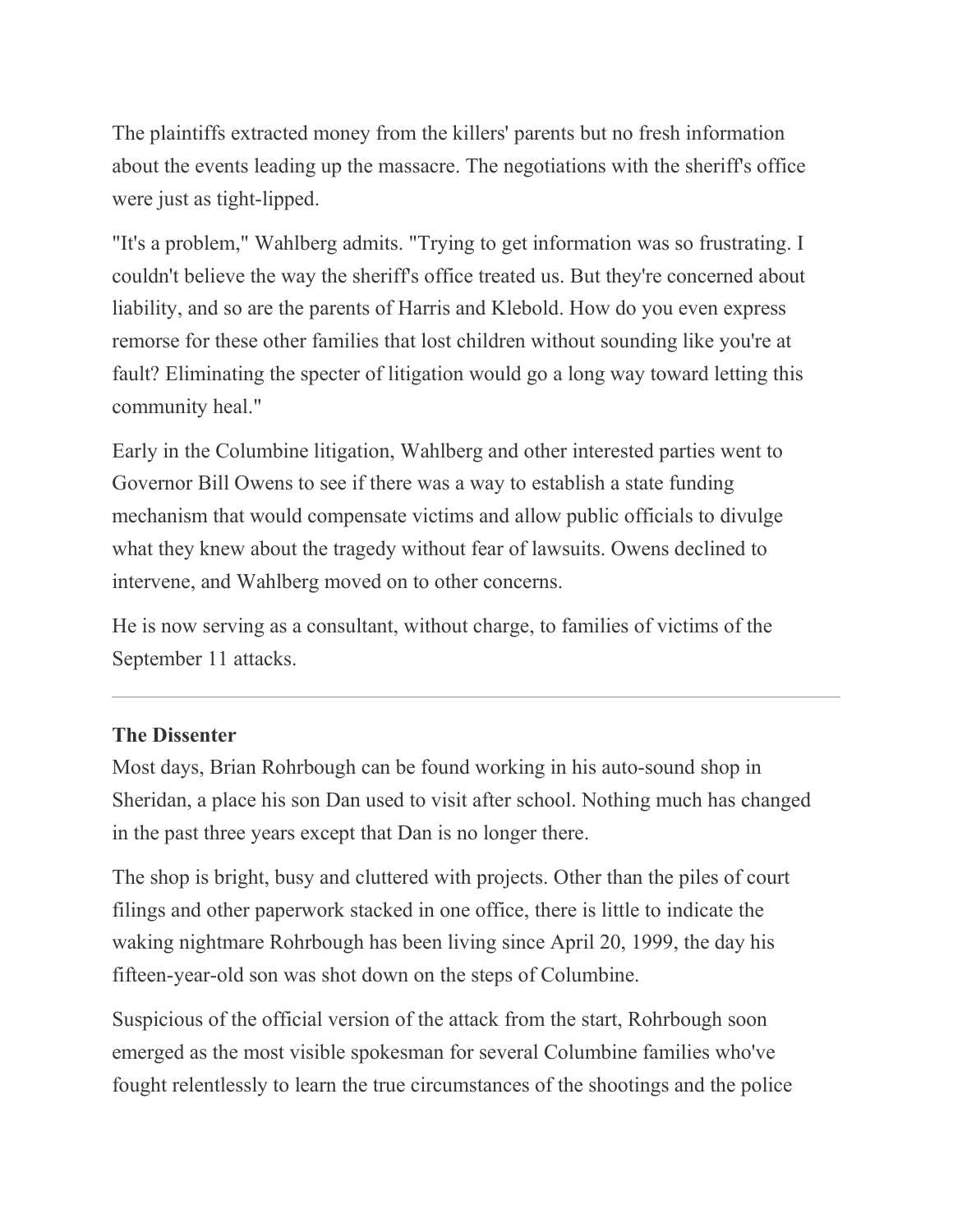response that followed. It's been a long, bruising battle, one that has put Rohrbough at odds with Jefferson County officials, state lawmakers and others seeking a tidy "closure" to the messy tragedy. And it's far from over.

Three months ago, Rohrbough, his ex-wife, Sue Petrone, and the parents of four other slain students -- Lauren Townsend, Kelly Fleming, Kyle Velasquez and Matt Kechter -- agreed to settle their lawsuit against the sheriff's office. Because of the formidable immunity that protects government agencies from being sued for their actions, the plaintiffs believed they had little choice but to settle; the alternative was a costly appeal of Judge Babcock's dismissal of their claims and the prospect that Jefferson County would go after them for the county's own legal fees.

But even in settlement, Rohrbough's group won a key concession. The settlement states that the county won't oppose the plaintiffs if they seek access to certain sensitive Columbine materials, such as the killers' homemade videos, in connection with other litigation.

"I was encouraging my people not to settle, but no one had the stomach for it," Rohrbough says now. "No one wanted the risk of the fees. The real incentive was that we got them to open the door to us under court restrictions. We'll have the right to see the evidence under protective orders."

Rohrbough believes that a review of those portions of the investigation that haven't been disclosed to the public could help answer a range of questions about the killers' actions, what school employees and police officials knew about them before the attack, and what the police did after the attack was under way. "We want to know a lot of things," he says. "Who gave the orders not to go in? What was the real chain of command? Why did they lie to me about what happened to Dan?"

The changing stories about his son's death have been particularly galling to Rohrbough. The sheriff's investigators initially told him that Dan was wounded by Klebold, fell to the steps, then was killed by him at close range minutes later. The scenario didn't match up with the available ballistics evidence, and Rohrbough resisted it from the start. "Dan wouldn't have just laid there," he insists. "He would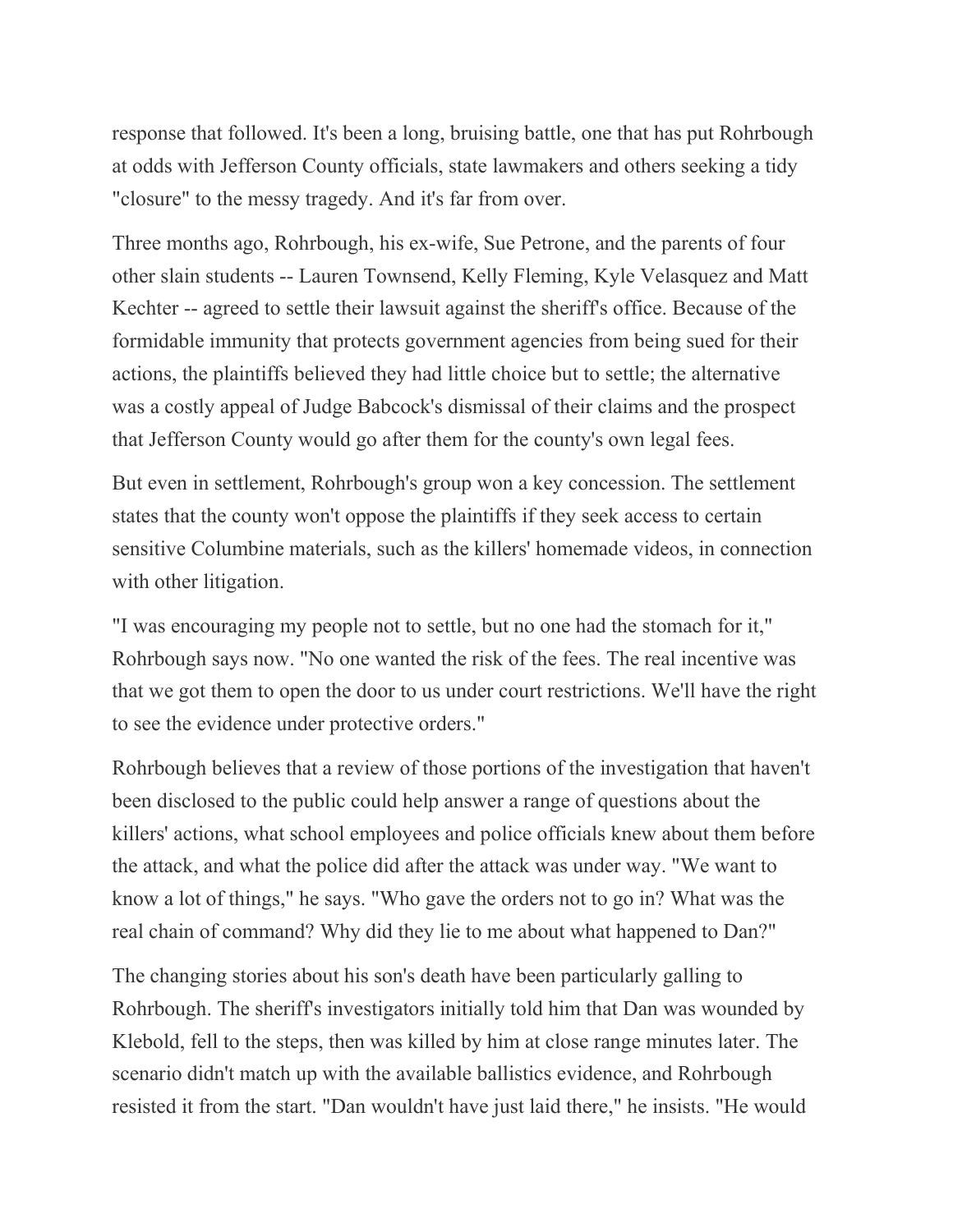have struggled, because he *wasn't* Klebold and Harris. He wanted to live. There was no bullet, no shell casings to support their claims. But it wouldn't have occurred to me that it might have been a police officer without Jim Taylor." Hours after the shootings, Arapahoe County deputy Jim Taylor told Sue Petrone that he'd seen Dan killed. Taylor and his wife had been friends of Petrone's for years, and his story -- later recounted on tape -- included several persuasive details, even though it clashed with the official version, which stated that Dan was shot before any police officers arrived on the scene. Taylor's account, along with other unreconcilable details in the physical evidence, prompted Rohrbough and Petrone to accuse a Denver SWAT officer of mistakenly shooting their son during the chaotic effort to rescue students.

The allegation angered law-enforcement officials and brought a wave of hate mail to Rohrbough's door. Cited as an eyewitness in court filings, Taylor at first denied that he'd ever told Dan's parents such a tale. Confronted with the tape of the conversation, which Petrone had secretly recorded, he told an internal-affairs investigator that he'd been "trying to console the family" and "help with the grieving" by placing himself at the scene of Dan's death ("There [Ought](https://www.westword.com/issues/2002-03-07/feature.html/1/index.html) to Be a [Law,](https://www.westword.com/issues/2002-03-07/feature.html/1/index.html)" March 7). Arapahoe County Sheriff Pat Sullivan fired him two days later. As it turned out, both Taylor and the Jeffco investigators were wrong. Last spring, an independent probe conducted by the El Paso County Sheriff's Office concluded that Harris, not Klebold, had killed Dan in the early stages of the attack ("In [Search](https://www.westword.com/issues/2002-05-02/news.html/1/index.html) of Lost [Time,](https://www.westword.com/issues/2002-05-02/news.html/1/index.html)" May 2). Less than a day after Rohrbough's settlement with the sheriff's office was finalized, he and Petrone filed suit against Taylor for defamation and outrageous conduct.

Rohrbough says the suit is necessary to untangle fact from fiction in Taylor's account. "We've waited for him to come and tell us why he lied to us, and he hasn't," he says. "He's caused us a tremendous amount of injury and expense. He implicated police officers in the death of my son by his statements. He implied that the timeline was a complete lie -- and he had credible information. The lawsuit has to do with accountability and an explanation for his actions.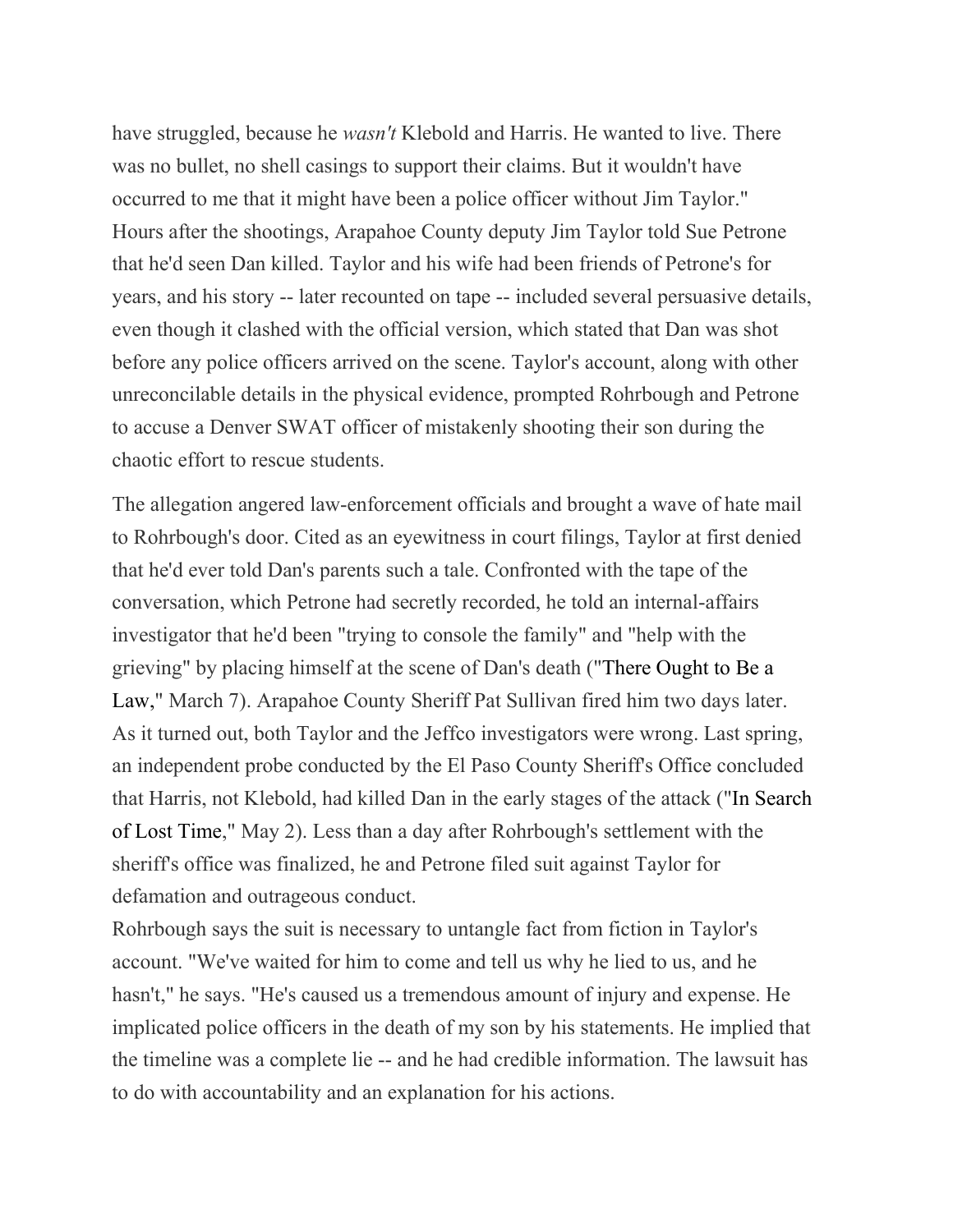"All the people lying to me about Columbine are police and school officials. It's like everybody had their own agenda, and I don't know what it is. If it was just sloppy police work, then they owe my family an apology."

Rohrbough expects to be thumped in the court of public opinion for filing yet another Columbine-related lawsuit; Sheriff Stone and other previous targets have claimed that the parents are simply "greedy" or looking for someone to blame. But for the families of the dead, the lawsuits have never been about money; if that were the case, they would have joined in the settlement Wahlberg negotiated with the killers' parents. Rohrbough's group refused to sign without being given an opportunity to question the parents concerning what they knew about their sons' activities. Discussions with the attorneys for the Klebold and Harris families are now at an impasse, Rohrbough says, and he expects the case to proceed to trial.

"I believe they had warning signs," he says. "I believe they rolled the dice, thinking it was close to the end of the school year and they could get their children through it, with total disregard for the other people in that school. They've chosen to lie about what they know, through third parties, and to pretend they didn't know anything."

Recently, the Klebolds went to court to oppose the release of Dylan's juvenile probation records, stemming from the teens' arrest for breaking into a van in early 1998. Harris's file has already been leaked to the *Rocky Mountain News*, and his parents have stated that they won't oppose public release of the records. But both couples have fought to keep their sons' writings and homemade videotapes under wraps, citing a concern that the tapes may inspire copycat killers, and they have repeatedly declined requests for media interviews or private meetings with the victims' families. Their long silence may be a result of the ongoing litigation, as Wahlberg suggests, but Rohrbough says it's also a primary reason the lawsuits continue to drag on.

"They've never had the decency to talk to the parents," he says. "The insult to injury is the premise that they're somehow in the same category as the families of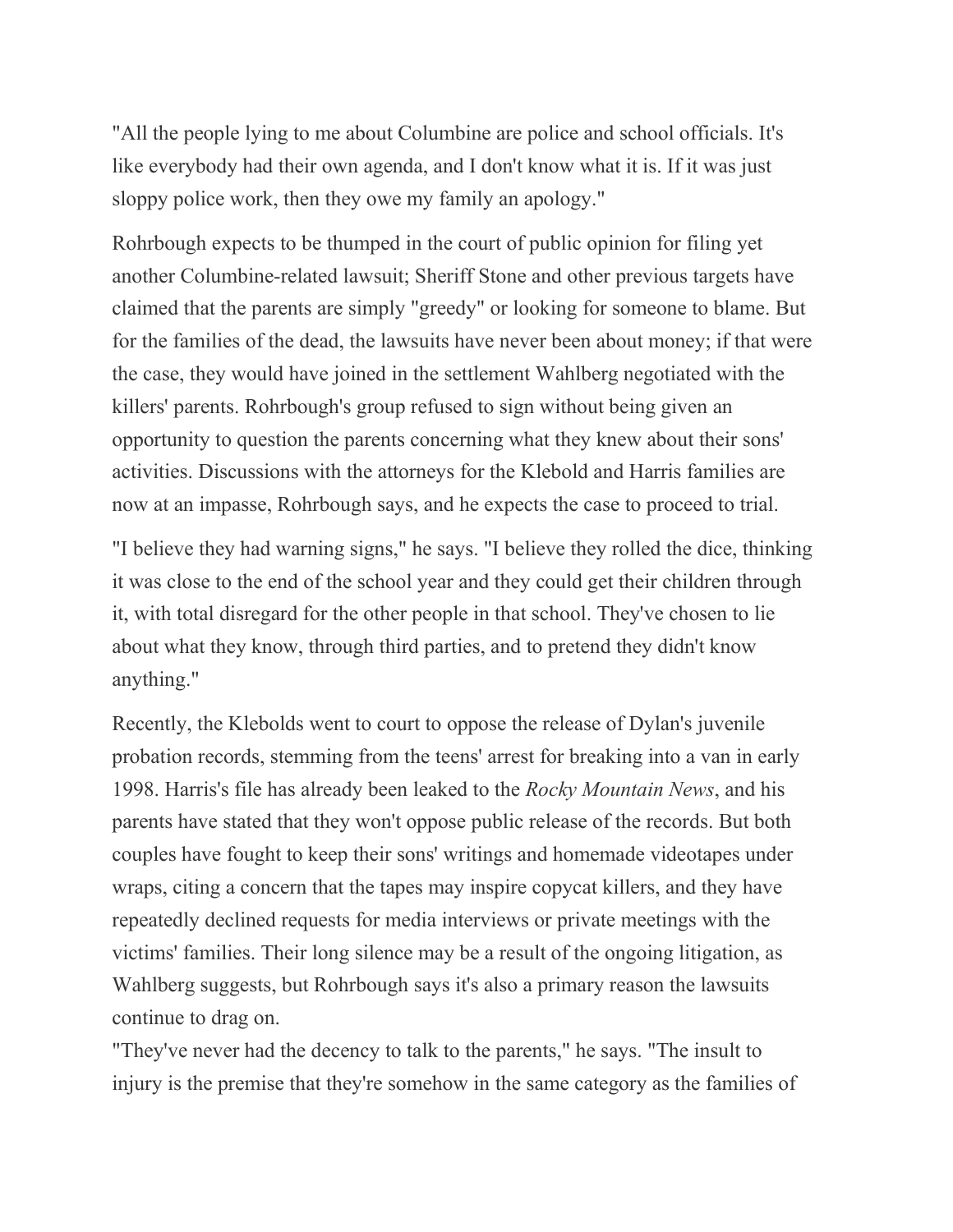the victims in terms of their right to keep things private, and they're not. They raised a murderer; none of us did. Yet we've lived our lives under a microscope, and no one even knows who they are."

# **The Survivor**

When Brooks Brown graduated from Columbine in the terrible spring of 1999, he still owed the school ninety hours of community service for smoking on school grounds. He figures he's paid off at least part of the debt by writing a book about the massacre and its aftermath, *No Easy Answers: The Truth Behind Death at Columbine*, which just arrived in bookstores.

Over dinner at a Littleton sports bar, Brown is expansive, confident, somber -- a 22-year-old author who's already had more experience in the public eye than most writers will experience in a lifetime. "The worst things that happen to you build the most character," Brown says. "I slowly learned that over the past three years and wanted to put that in book form."

Brown's own struggle with the mysteries of Columbine revolves around two lifealtering events. In 1998, he discovered that his classmate Eric Harris had posted violent writings on his Web site, boasting of building pipe bombs and threatening to kill people -- including Brooks Brown. Brown's parents, Randy and Judy Brown, took the Web pages to the Jefferson County Sheriff's Office. It was the only serious attempt by anyone to alert authorities that Harris was dangerous.

The second event came thirteen months later. Minutes before the attack began, Brown ran into Harris in the school parking lot. Harris was pulling duffel bags out of his car. "Brooks, I like you now," Harris told him. "Go home."

Brown says he suspected that a school prank was in progress. He headed down Pierce Street, debating whether to skip his next class. Then he heard gunshots, and nothing was ever the same.

In the orgy of scapegoating that followed, his bizarre encounter with Harris became a source of endless speculation and suspicion. Classmates shunned him. School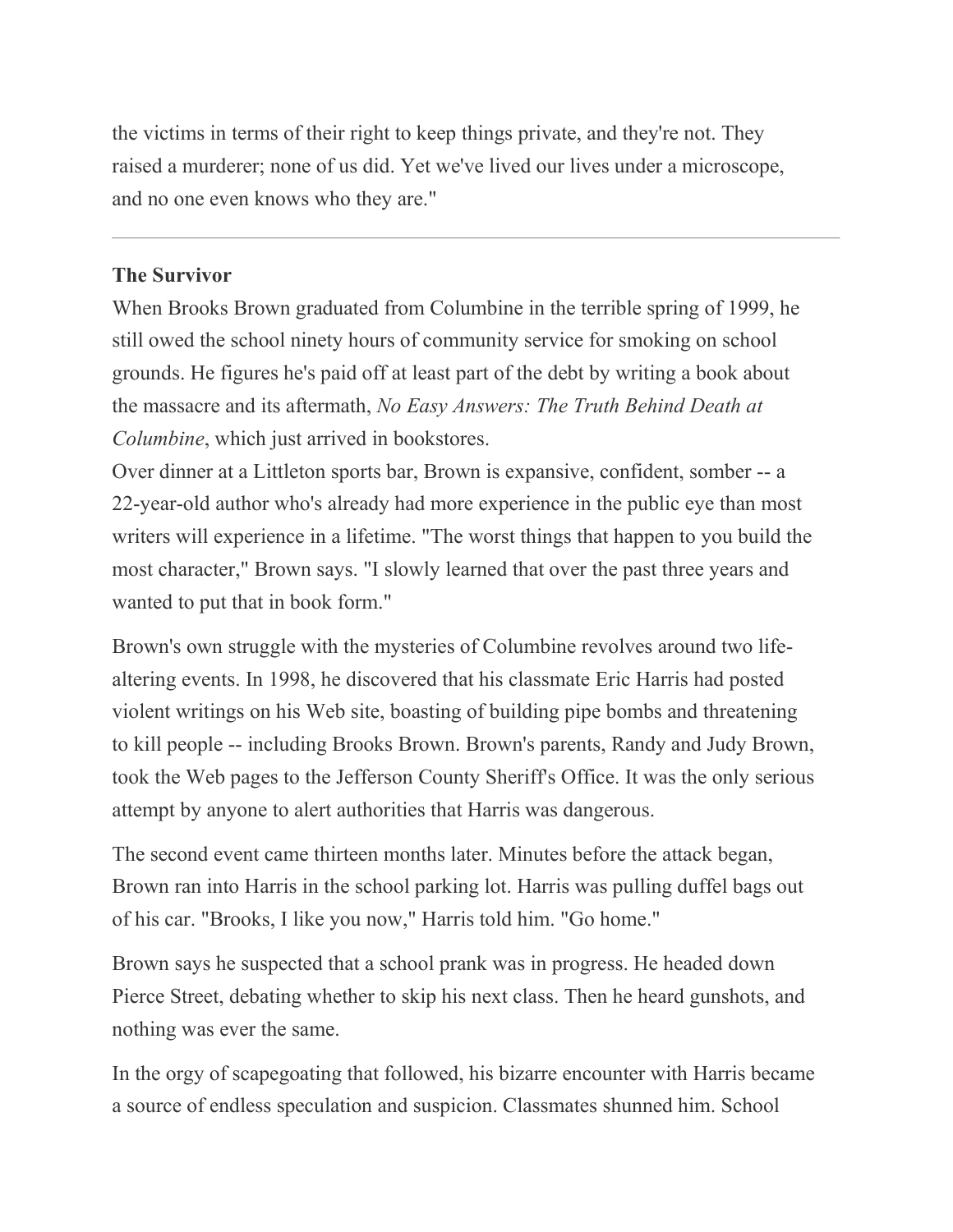administrators tried to discourage him from finishing the year with the rest of his class. Investigators grilled him and attempted to persuade his parents that he was a threat to their safety. Sheriff Stone branded him a "potential suspect" on national television.

Brooks and his parents embarked on a tortuous journey to clear his name and find out what happened to the complaints they'd filed about Harris months before, a journey that continues to this day.

Co-authored with Rob Merritt, an Iowa journalist Brown met on the Internet, *No Easy Answers* is largely Brown's own story, a work of recollection and meditation rather than reportage -- the story of a rebellious, Ayn Rand-reading adolescent who became an outcast in a school where jocks rule, narrowly avoided the killing spree, then was left to cope with his own guilt-by-association notoriety. It's also a soulsearching inquiry into what could possibly lead two fellow outcasts, kids he thought he knew well, to commit mass murder.

"I know plenty of kids who drew pictures of the school blowing up," Brown says now. "It was a joke. It became commonplace. A lot of kids share the situation Eric and Dylan were in, but they won't do what these two did. The fact is, Eric was beyond rage about things, all kinds of things. How he got that way is something people need to think about."

As his title suggests, Brown offers no definitive answers to explain away the tragedy. But the book does provide glimpses of the childhood of Dylan Klebold, a lonely, introverted youth Brown first met in grade school, and a more shadowy portrait of Eric Harris. It also paints a grimmer picture of the bullying situation at Columbine than school officials will ever concede. One memorable passage recounts how a group of seniors would "go bowling" with freshmen, squirting baby oil in the halls and then sending victims sliding into other students or crashing into lockers.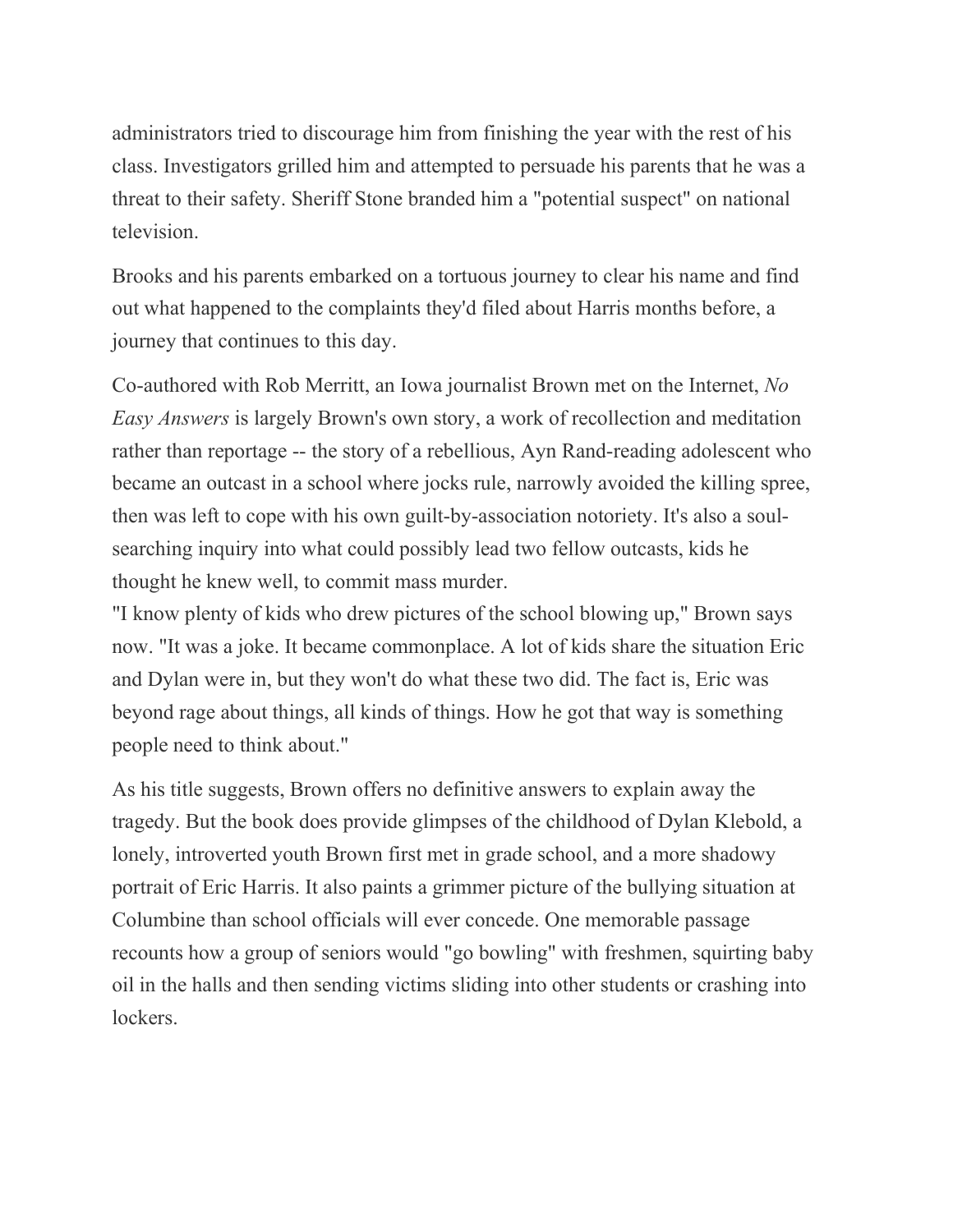Brown insists that he witnessed such activities himself. "I was tall, so I blended in," he says. "It didn't happen to me, but it happened to people I knew. This one girl broke her leg."

But bullying has never been an adequate explanation for what happened at Columbine. You might as well blame video games or rock music, two bogus "causes" that Brown soundly rejects. He also is critical of what he regards as the exploitation of the tragedy by Christian groups, including a stream of books that have characterized the victims of the rampage as martyrs of their faith.

"There are no heroes or martyrs of Columbine, period," Brown says. "Cassie Bernall wasn't a martyr; she was a kid. Dave Sanders died a horrible death. Everybody did what they could. If there were heroes, it would be the janitors, who were getting kids out despite the gunfire."

Two years after the shootings, the Browns finally learned that a sheriff's investigator had drafted a search-warrant request for Harris's house in 1998 in response to their complaints. The document, hidden until CBS News went to court to pry it loose, contradicted several statements Stone's people had made about their dealings with the Browns and raised even larger questions about why the sheriff's office failed to investigate further (["Chronology](https://www.westword.com/issues/2001-04-19/news2.html/1/index.html) of a Big Fat Lie," May 3, 2001). It's one of many questions Brown still has about Columbine, questions beyond the scope of his book.

"I want to know what Eric's and Dylan's parents knew," he says. "I want to know if any of their friends knew this was going to happen. I want to know what happened with the search warrant. And I want to know why the people in Jefferson County don't give a damn that the cops won't protect you when something like this happens."

Brown's book ends with a call for a wider dialogue about the roots of violence, one that would include more young people and those who, as he puts it, "think outside the norm." Toward that end, he's set up his own Web site for discussion of nonviolent protest [\(www.atlasisshrugging.org\)](http://www.atlasisshrugging.org/). He's also acquired an interest in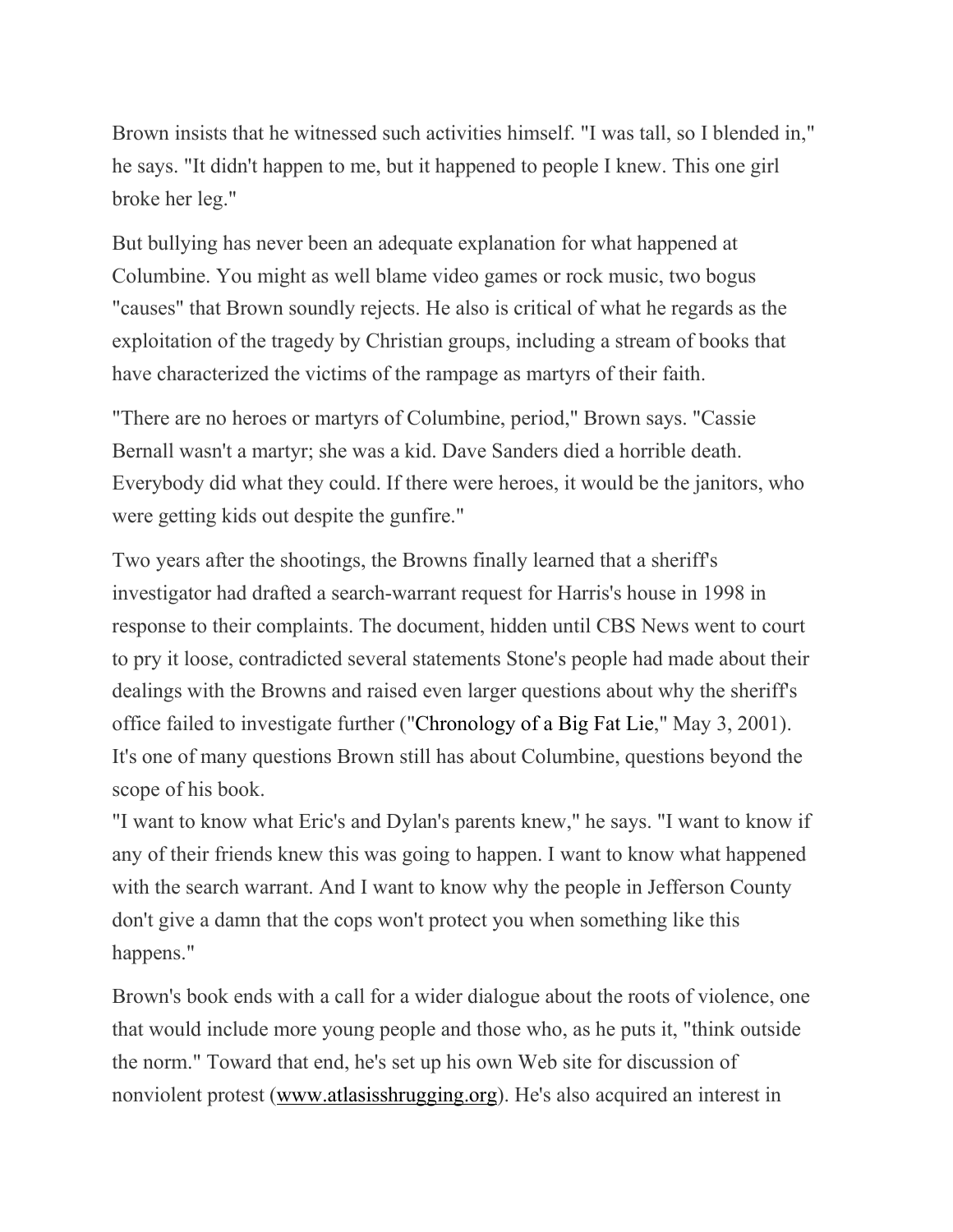filmmaking after assisting Michael Moore in the making of his

documentary, *Bowling for Columbine*. (He's visible but not identified in the movie's Kmart sequence, in which Moore and former Columbine students shame the chain into discontinuing sales of handgun ammo.) Recently, director Gus Van Sant (*Drugstore Cowboy, To Die For*) contacted him about possibly serving as a consultant on a feature film dealing with school shootings, one of several Hollywood projects in various stages of development that could keep the issues of Columbine before the public for years to come.

Poised to set out on a book tour, Brown isn't finished talking about Columbine; if anything, he's just starting. "If this book does well, I might do another one," he says. "There's so much about this that people don't understand."

## **The Contender**

Unless he's really, really busy, Russ Cook answers his own phone. It's a habit that has earned the Golden police chief high marks from reporters over the years -- and left some of them wondering what he's trying to pull. Who ever heard of a cop who actually welcomes calls from the press?

Cook insists it's no act. He figures if he's forthright and candid, then the media will give him a fair hearing. "I won't engage in spin control," he says. "Obviously, if we did something, we're going to try to explain our side of it and put our best front forward -- but not to the degree to hide something. You don't want it to look like some goofball game. We serve the public. The truth should come out, and we should learn from what comes out."

As the GOP candidate for sheriff in Jefferson County, Cook is the likely successor to John Stone after next week's election. He's facing two write-in candidates, but his three decades of law-enforcement experience has made him the heavy favorite in the race since last spring, when Stone decided not to seek a second term. One of his opponents, Columbine parent Steve Schweitzberger, even declared that should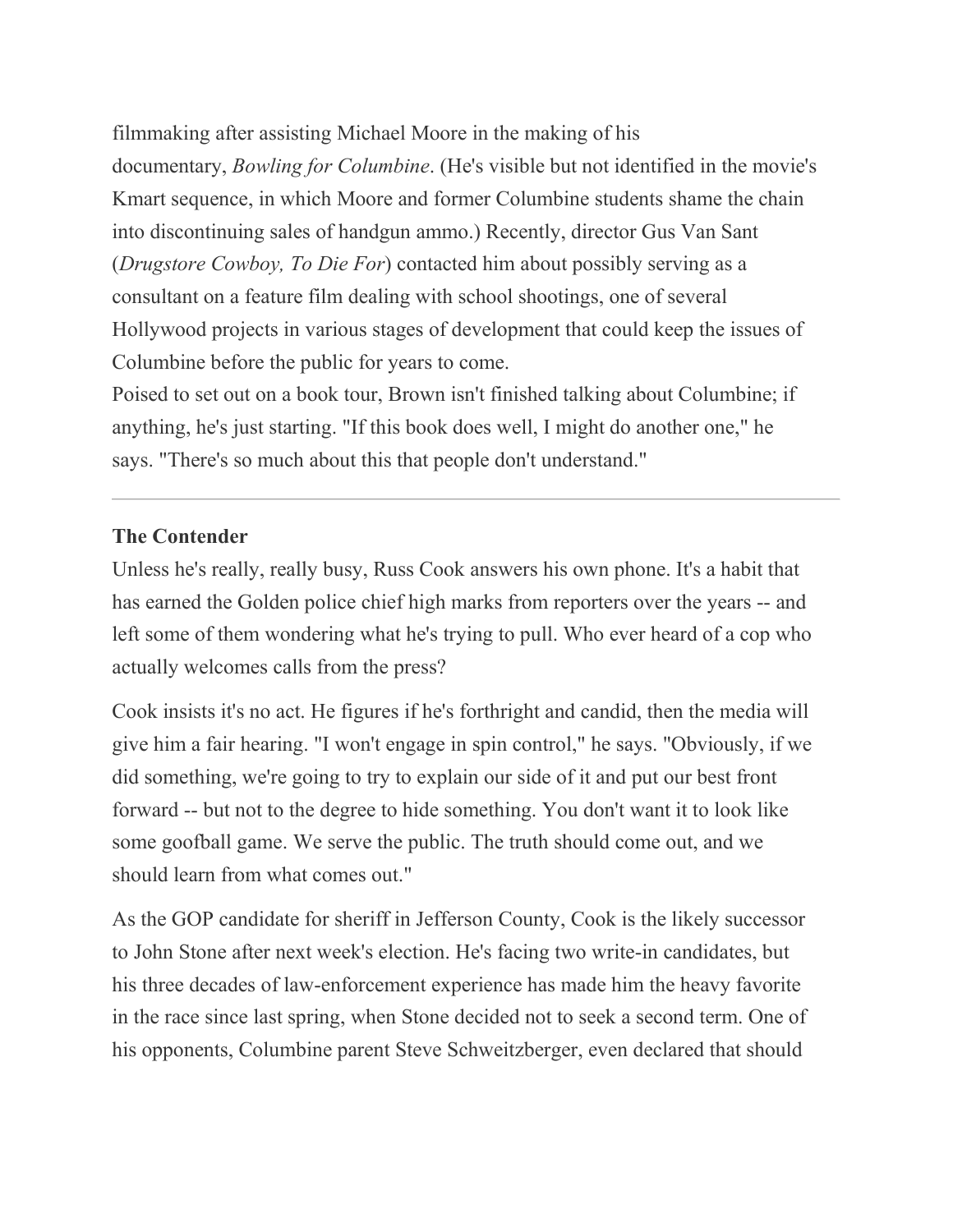he win the race, his first official act would be to designate Cook as his undersheriff; Cook says he appreciates the offer but would rather have the top job, thank you.

The prospect of Cook taking the helm has raised hopes among the Columbine families of a new era of detente with the sheriff's office, an end to the bunker mentality that has gripped the agency since the massacre. "I think Russ Cook could be a real key to what we could learn," says Brian Rohrbough. "I can't see a better way for him to establish credibility than to find out what happened at Columbine and tell the families involved."

Cook responds cautiously to such a challenge. He says he realizes that the firestorm of criticism the office has received over its handling of the attack and the subsequent investigation has demoralized the troops and eroded public trust. But he's not in a position - not yet -- to promise that still-secret files will suddenly become public.

"I still don't know what the truth is with Columbine," he says. "I'm not privy to the information the sheriff's office has. I presume that most of what can be released has been released. I certainly don't want to traumatize people further."

At the same time, he adds, "At some point, I'm going to need to talk to the families. I want them to be comfortable with the sheriff's office."

Cook has long ties with many of the top commanders in Jeffco; some of them, including John Stone, worked with him on the Lakewood police force back in the 1970s. Although he's avoided attacking Stone directly, it's no secret that Cook has had his disagreements with the current sheriff. He backed Stone's opponent four years ago and has differing ideas about crisis management -- for example, to what degree an elected official should refuse to talk, "on the advice of the county attorney," when faced with demands for information about a litigious matter such as Columbine.

"The county attorney gives advice to policy-makers," he notes. "It's advice, not policy. Someone else has to decide if it's good advice or not. When you tell the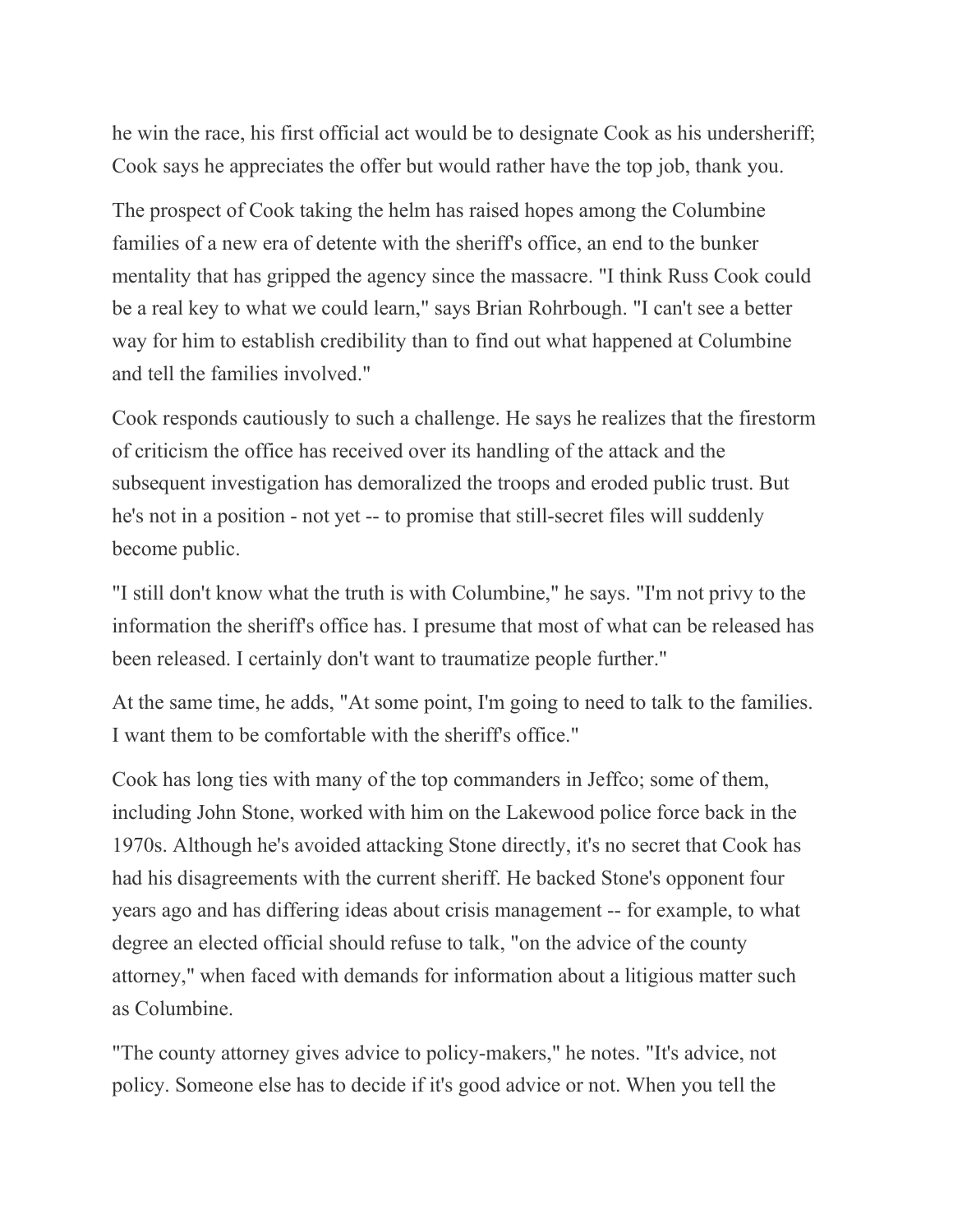public you're not releasing something for their own good, they become suspicious. And if you're trying to avoid litigation, that might be the wrong reason.

"You cannot hide behind lawyers. I've probably been guilty of the same thing, but ultimately, you're responsible. You're an elected official."

Cook doesn't expect to be making any sudden, sweeping changes in the sheriff's office. "I'm going to be very slow to make any calculated moves at all," he says. "The people who work there are longtime county employees who I've known for a long time, and I will take my time evaluating their performance."

One of the most frustrating consequences of the Columbine litigation, he suggests, is that dedicated police officers have been unable to respond directly to the questions that have been raised, unable to tell their own stories about April 20 and its aftermath. Cook would like to remove that muzzle.

"The whole department has been living under a cloud," he says. "I would like to see that cloud lifted."

### **The Filmmaker**

Shambling on stage like a fuzzy orca, Michael Moore arrives 45 minutes late for a Denver International Film Festival panel on gun violence and cinema. Blame it on America's current climate of fear: Moore missed his flight out of Newark because of terrorist-screening overload, then got trapped on an underground train at Denver International Airport for half an hour because of a security breach.

It's a wonderful bit of irony for a guy who's just made a movie about this country's obsession with guns and the fears engendered by that obsession, and Moore can't resist chewing on it. Before the panel discussion ends, he'll sing a song about items banned from airplanes, to the tune of "The Twelve Days of Christmas" ("...seven swords and sabers, six sticks of dynamite, five cat-tle prrrrods...").

The tone of the panel, which also features Columbine parent Tom Mauser and earnest film critics and up-and-coming directors, shifts abruptly after Moore shows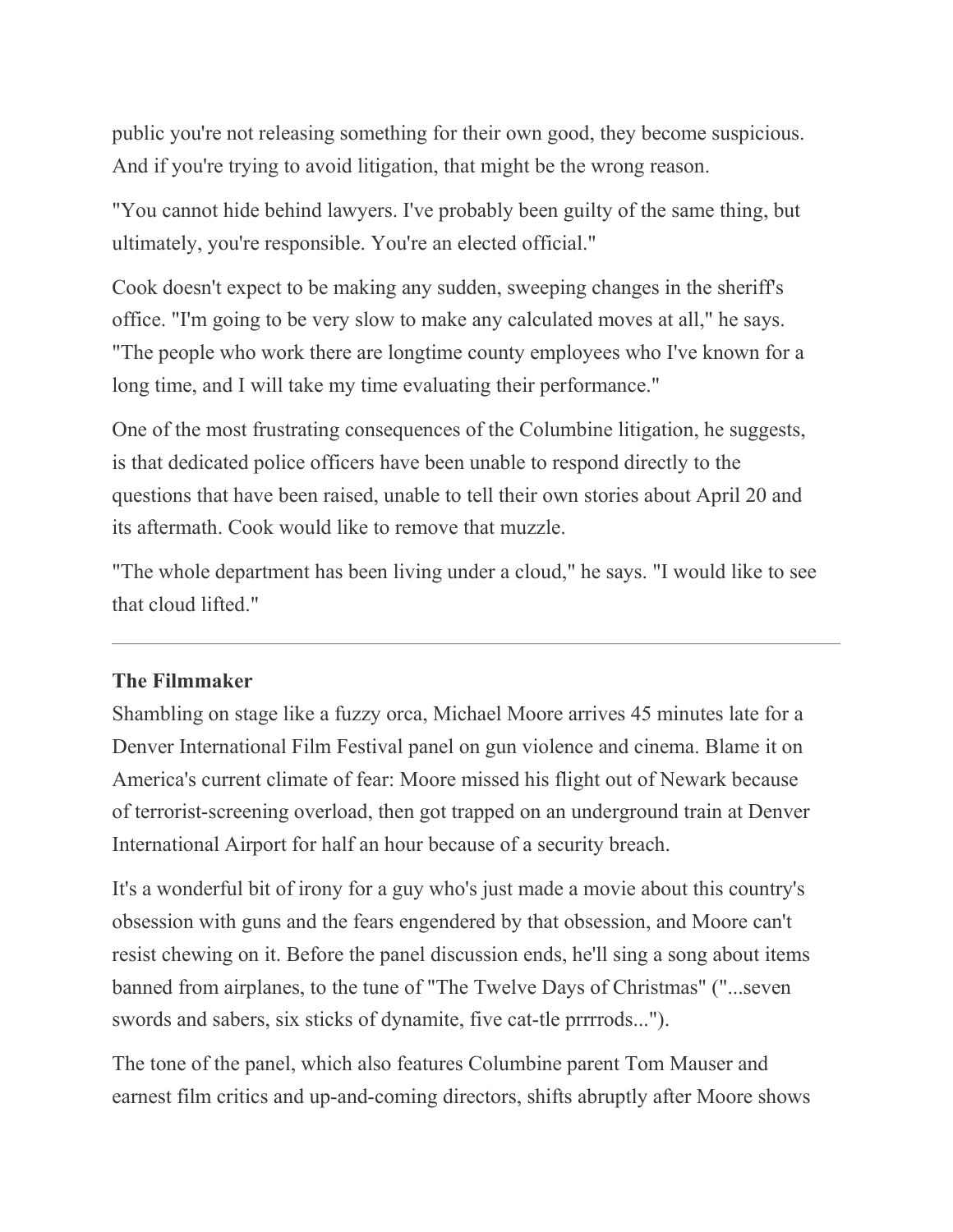up, from somber dialogue to stand-up diatribe. Soon Moore is off and running on his favorite topics: stupid white men, the stupid occupant of the White House, the stupidity of capitalism, of males in general -- an orgy of self-loathing, really, couched as a denunciation of evil Amerika.

"I think Mother Nature is going to get rid of [men] because we're becoming a menace to the planet," he says. "What good are we? Nature is just going to weed us out...That's the other defect, we're Americans... Our ethic is everyone for himself, pull yourself up by your bootstraps, beat up on the poor, *me-me-me-me-me-me.* As individuals, we're very generous, but when we put ourselves together as a society, it's 'Fuck you.' Folks, the fish rots from the head down. When you've got a man in the Oval Office who thinks it's okay to launch a pre-emptive strike and kill first --" [Wild applause from slavishly adoring audience].

Those familiar with Moore's previous work -- his scathing appraisal of corporate greed in his breakthrough 1989 film *Roger & Me*, the cheap laughs exacted from bullying petty bureaucrats in his television shows *TV Nation* and *The Awful Truth*, the rambling screeds attacking callous conservatives in his best-selling books - will find much familiar ground in his latest documentary, *Bowling for Columbine*. The film is Moore's most ambitious work to date, a sprawling attempt to explore the undercurrents of violence in American society, the nation's historic attachment to firearms, the racial bias of crime coverage in the media, possible links between economic and foreign policy and school shootings, and much more. It's also, like its creator, a huge, unsightly mess.

As Moore readily admits, his movie has little to do with Columbine. But not only is the title a come-on, it's also flat-out wrong. It's based on the premise that, since Harris and Klebold went bowling on the morning of April 20 before shooting up their school, one could just as easily blame their rampage on bowling as, say, rock music. Actually, the evidence is clear that the gunmen skipped their bowling class that morning -- a detail Moore's researchers surely uncovered, just as surely as he chose to ignore it. Facts never matter to Moore when he has a good motif to milk.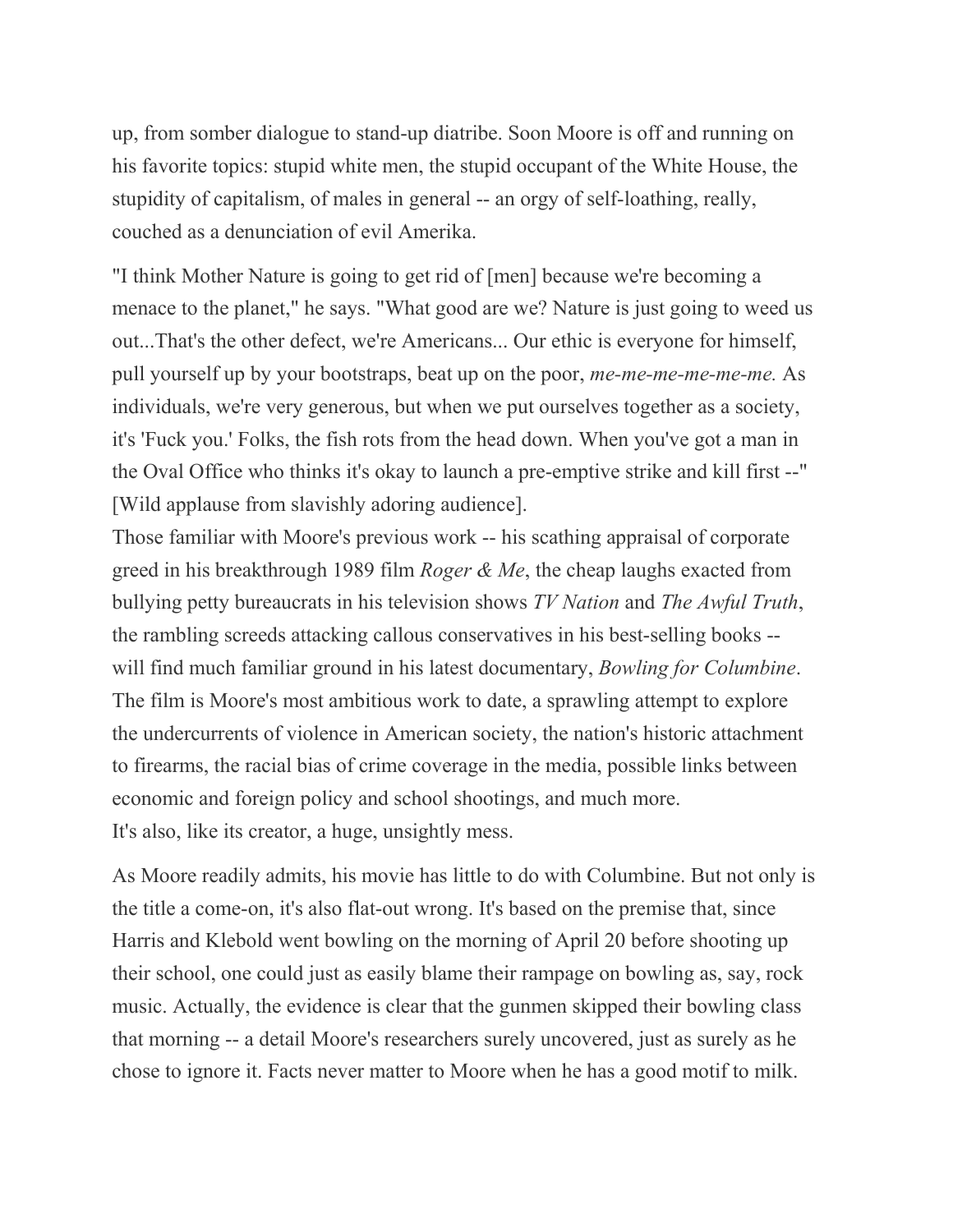(In failing to throw Brooks Brown's "freshman bowling" claim into the mix, he missed an opportunity to give the motif some actual punch.)

Some sequences work well. Interviews about Columbine with "celebrity experts" Marilyn Manson and Matt Stone, co-creator of *South Park* (South Park, Littleton - what's the difference, really?), prove unexpectedly insightful. The trip to Kmart headquarters with Columbine survivors to protest sales of handgun ammo is a classic piece of Moore mau-mauing, showing the power of the media to alter corporate behavior. Much of the film, though, is preoccupied with oddball linkages that may be coherent only to Moore, such as his attempts to insinuate that the Columbine massacre owes something to the fact that Eric Harris's dad "flew planes during the Gulf War" or to the strong presence of the defense industry in Colorado. "I'm not saying that because Lockheed Martin is the number-one private employer in Littleton, there's a direct A-to-B correlation to the mass murder at Columbine," Moore explained during a brief press conference between film festival appearances. "What I am asking is that Americans take a look at all the little pieces of the threads of violence that permeate our society. I could plop my camera down in any area, not just Denver, and show the things I showed here."

But Moore did plop his camera down here -- and came away with surprisingly little for his trouble. Perhaps he found himself in over his head with the subject of Columbine (though a triple murder in a Littleton bowling alley months later helped to keep his motif alive). In any case, as the film lurches on, Moore's off to Canada and his familiar stomping grounds in Michigan, pursuing correlations that aren't Ato-B but A-to-Z, with steps B-to-Y missing. Moore's tortured cause-and-effect logic has him chasing down poor Dick Clark, of all people, to try to scold him about his policy of hiring welfare moms for his restaurants as part of a welfare-towork program. If Clark wasn't doing such a disgraceful thing, Moore reasons, then he wouldn't have hired one Flint mother...who could no longer properly supervise her six-year-old son...who took an uncle's handgun to school and killed a classmate. Clark, to his credit, flees the scene before Moore can work up a proper froth of indignation.